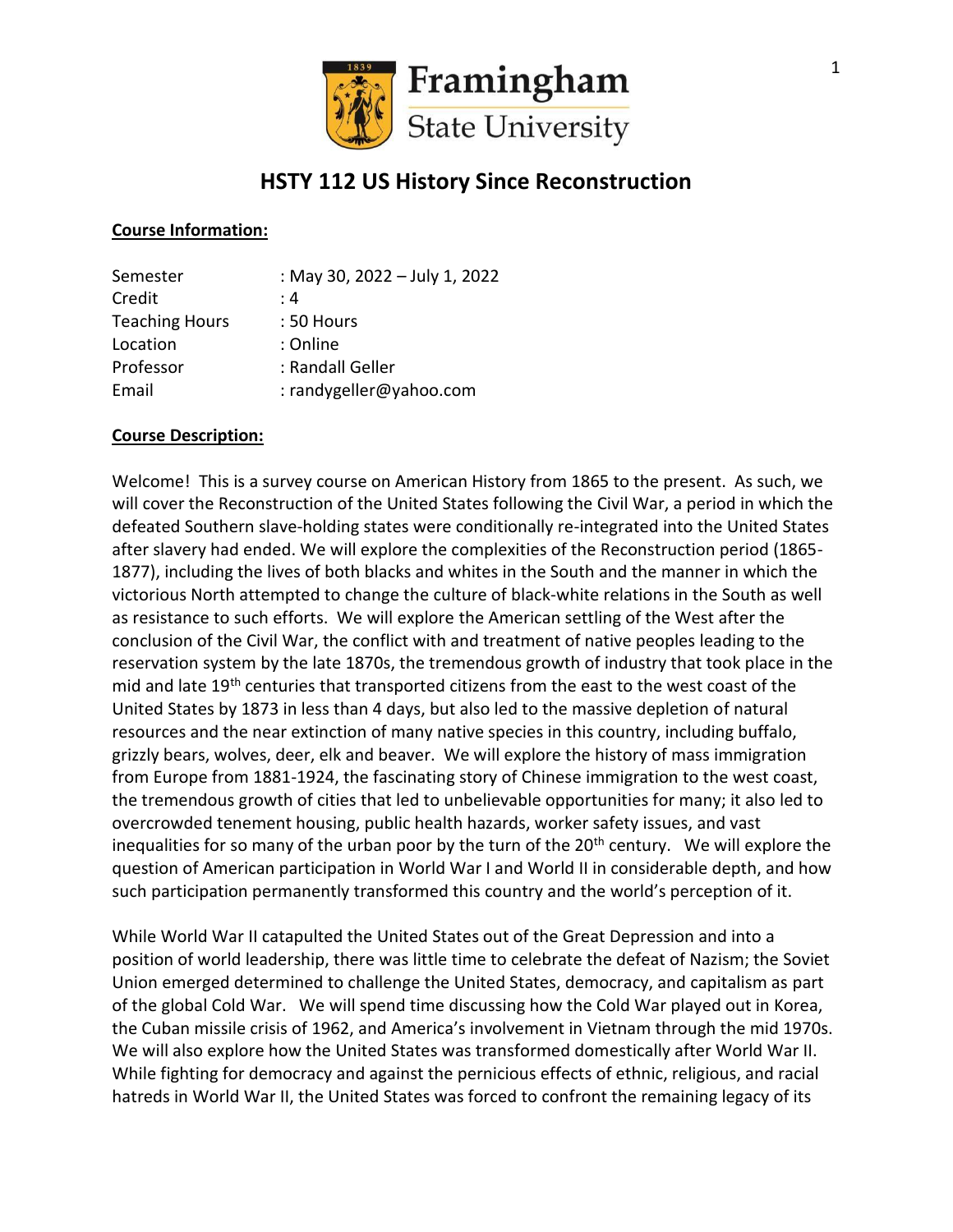

own treatment of non-dominant minorities within its own borders. This was most glaring in the American South, where Jim Crow laws maintained African Americans in a subordinate, disadvantaged, and often threatened position through the mid 1960s. Many native Americans only received full citizenship status in the turbulent 1960s as well; the 1960s also brought women's rights and feminism into the forefront of the national consciousness. We will explore the challenges and achievements of the Civil Rights era of the 1950s and 1960s, and how the legacy of the Civil Rights era continues to impact this country today. We will conclude the course by exploring the challenges and opportunities of America in a globalized world from the 1970s to the present.

I will regularly be posting recorded lectures, and once a week we will hold a coordinated Zoom session in which everyone will participate.

**Course Requirements:** Due to the fact that this is an online class we will not have exams. Instead, we will have a lively discussion board focusing on the Eric Foner textbook, the documents, and the lectures. Everyone should post their answers to the assigned questions, which will be posted at the beginning of each week, by the end of weeks 1, 2, and 4. In addition, we will have two 5 page papers based on the readings and lectures that will be due at the end of weeks 3 and 5. I will provide the questions and paper topics at the beginning of the course.

### **Grading will be calculated on the following basis:**

**Discussion board posts 50%**

**Paper 1 – 25%**

**Paper 2 – 25%**

#### **Textbooks -**

Eric Foner*, Give Me Liberty!: An American His*tory (Volume 2, Since 1865), 5<sup>th</sup> or 6<sup>th</sup> Edition

Eric Foner, *Voices of Freedom: A Documentary History* (Volume 2), 5th or 6th Edition

#### **Highly Recommended:**

John Mack Faragher, Mary Jo Buhle, Daniel H. Czitrom, and Susan H. Armitage, *Out of Many: A History of the American People, Volume II, 8th Edition* (Pearson, 2016)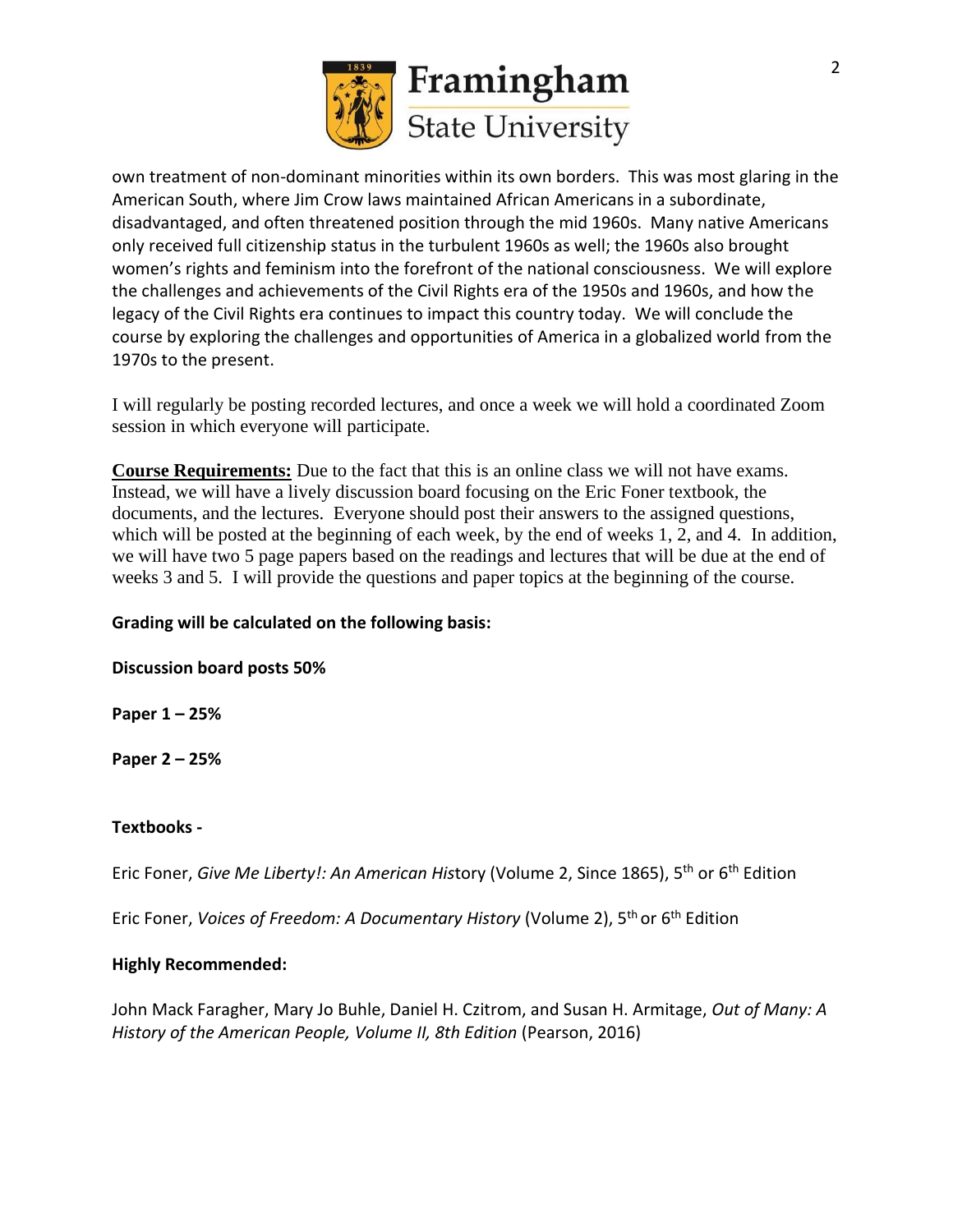

# **Week 1 – May 30 – June 5**: **Reconstruction, Expansion West, Mass immigration and American Cities, the Spanish-American War, 1898**

#### **Readings:**

Foner Textbook, Chapters 15-17

Erika Lee, "Defying Exclusion: Chinese Immigrants and Their Strategies During the Exclusion Era," in *Chinese-American Transnationalism: The Flow of People, Resources*, Sucheng Tan, Editor (Temple University Press, 2006).

Foner Documents, Chapters 15-17

#### **Recommended:**

John Mack Faragher, et al, Chapters 17-21

#### **Week 2 – June 6 – 12 – The Progressive Era, World War I, and the Roaring Twenties**

#### **Readings:**

Foner Textbook, Chapters 18 – 20

Foner Documents, Chapters 18-20

#### **Recommended:**

John Mack Faragher, et al, Chapters 22-23

# **Week 3 – June 13 – 20 – The Great Depression and World War II**

Foner Textbook, Chapters 21-22

Foner Documents, Chapters 21-22

#### **Recommended:**

John Mack Faragher, et al, Chapters 24-25

#### **Paper 1 due Sunday June 19**